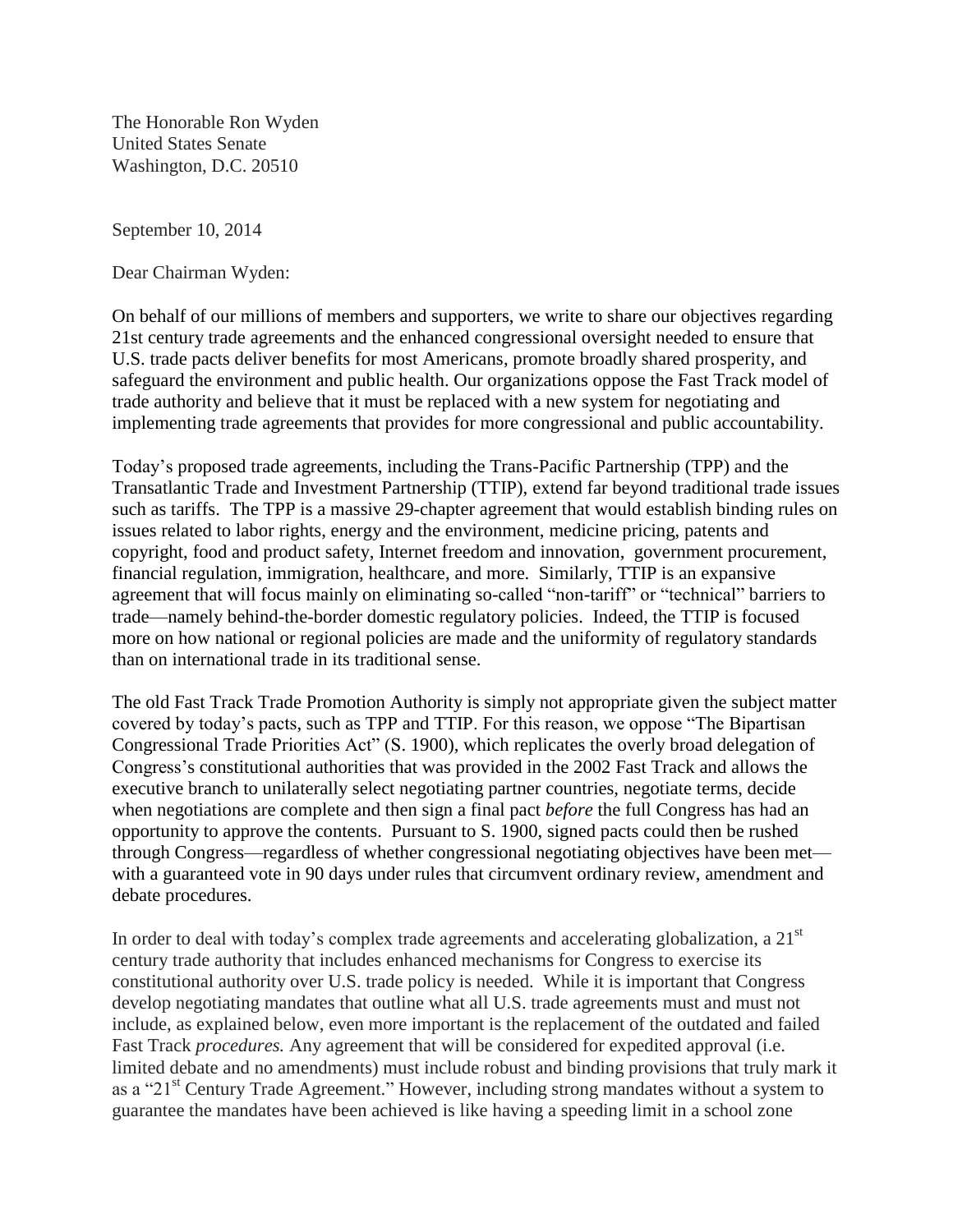without any enforcement personnel. To that end, in this new model of trade authority, expedited consideration of completed agreements should *only* be available if and when Congress determines that its negotiating objectives have been satisfied and the executive branch has abided by requirements for increased congressional and public oversight over the entire process.

To achieve improved accountability and outcomes, this enhanced process should include:

**1. Congressional role in selecting appropriate trade partners:** Congress should set criteria, including with respect to human and labor rights compliance, environmental and public health standards, and market access opportunities for U.S. exporters, to determine whether a country is an appropriate trading partner for the United States. Congress must also have the opportunity to determine that a country proposed by the executive branch does not meet such criteria before negotiations commence and is unlikely to be an appropriate partner in the near term, in which case the trade agreement would not qualify for expedited procedures.

## **2. Mandatory negotiating objectives to ensure trade agreements deliver broad benefits:**

Congress should set mandatory negotiating objectives outlining what all U.S. trade agreements *must* and *must not* include. Congress must have the opportunity to add agreement-specific objectives.

**3. Enhanced transparency to ensure meaningful congressional and public input:** The Office of the United States Trade Representative must conduct broad, specific, and systematic congressional and public briefings on the progress that negotiators are making towards meeting the established negotiating objectives. In addition, negotiating texts should be made available to the public so that all stakeholders have the information to provide informed input to elected and appointed officials on the implications of the trade deal.

**4. Congressional certification that trade goals have been met before trade negotiations are concluded:** When executive branch negotiators believe that they have concluded negotiations, a final text must be released publicly and Congress must certify that the negotiating objectives have been satisfied before the text of a pact can be deemed final. Only such certification could trigger an expedited vote by Congress to approve the agreement.

**5. Congressional approval of trade agreements and authorization for the executive branch to sign and enter into agreements:** Congress would vote on trade agreements using expedited procedures only if the requirements enumerated above were met. Requiring explicit congressional approval to sign and enter into the agreement enables Congress to ensure that an agreement's contents are acceptable at a time when changes could still be made, if necessary.

**6. A mechanism for a sizeable minority of the House or Senate to obtain a vote on a resolution to remove an agreement from expedited consideration:** As an additional safeguard, a sizeable minority in either chamber should be able to get a privileged floor vote in either chamber on a resolution to withdraw expedited consideration for any pact for a variety of reasons, such as lack of Congressional or public consultation/input or clear breach of negotiating objectives.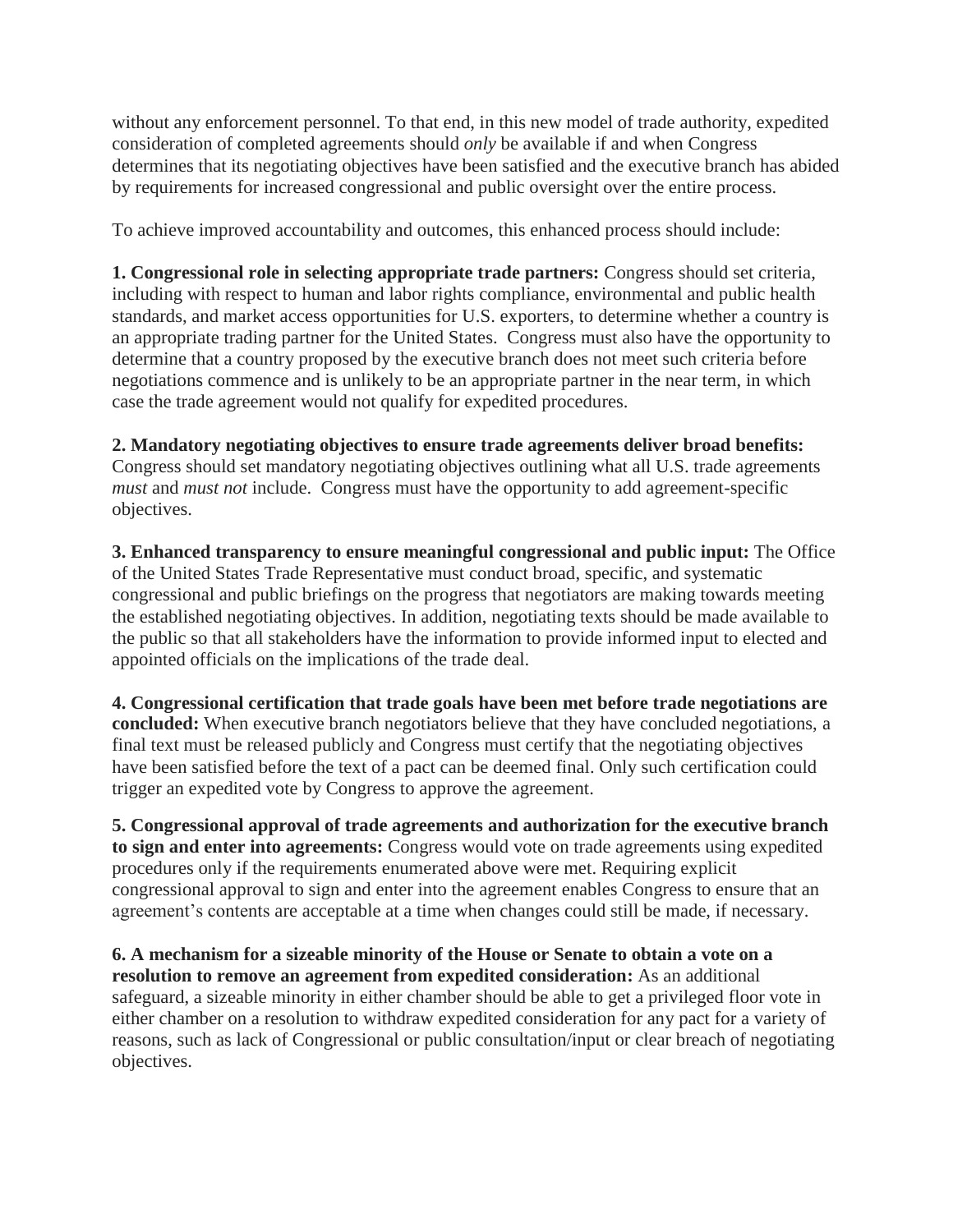**7. Trade negotiating authority must be considered in conjunction with related trade and economic policy legislation.** For example, trade rules that cannot be enforced provide no real benefits for the American people, our environment, or our economy. Moreover, increased trade without concurrent investments in our infrastructure and workforce will surely result in lost opportunities. Addressing long-standing economic problems such as wage suppression and economic inequality will take more than new trade pacts.

Over the course of our nation's history, Congress has regularly created new trade authority mechanisms as the subject matter of agreements changed. We urge you to seize the historic opportunity to replace the outdated Fast Track procedures that our organizations so strongly oppose and create a new trade negotiating and approval process that would help deliver trade agreements that could benefit workers, communities, and the environment and, therefore, rebuild broad support for trade agreements.

Sincerely,

## **National Organizations:**

| 350.org                                            | Corporate Accountability International                 |
|----------------------------------------------------|--------------------------------------------------------|
| <b>ActionAid USA</b>                               | <b>Cultural Survival</b>                               |
| <b>Alliance for Democracy</b>                      | Democratic Socialists of America (DSA)                 |
| <b>Alliance for Retired Americans</b>              | Domestic Fair Trade Association                        |
| Amazon Watch                                       | Earthjustice                                           |
| American Federation of Labor and Congress of       | Economic Policy Institute                              |
| Industrial Organizations (AFL-CIO)                 | <b>Environmental Investigation Agency</b>              |
| American Federation of State, County and Municipal | Ethix Ventures Inc.                                    |
| Employees (AFSCME)                                 | Fair World Project                                     |
| <b>American Federation of Teachers</b>             | <b>Family Farm Defenders</b>                           |
| <b>American Friends Service Committee</b>          | Farm and Ranch Freedom Alliance                        |
| American Medical Student Association (AMSA)        | Fight for the Future                                   |
| American Medical Student Association - Just        | Food & Water Watch                                     |
| Medicine Campaign                                  | Food Chain Workers Alliance                            |
| Americans for Democratic Action (ADA)              | Food Empowerment Project                               |
| Association of Professional Flight Attendants      | Free Speech for People                                 |
| (APFA)                                             | Friends of the Earth, US                               |
| Association of Western Pulp and Paper Workers      | Global Exchange                                        |
| <b>Backbone Campaign</b>                           | <b>GMO Free USA</b>                                    |
| <b>Black Alliance for Just Immigration</b>         | <b>Gray Panthers</b>                                   |
| <b>BlueGreen Alliance</b>                          | Green America                                          |
| <b>Breast Cancer Action</b>                        | Greenpeace                                             |
| <b>Center for Biological Diversity</b>             | <b>Health Alliance International</b>                   |
| <b>Center for Effective Government</b>             | <b>Health Care without Harm</b>                        |
| Center for Food Safety                             | Health GAP (Global Access Project)                     |
| Center for International Environmental Law         | Holy Cross International Justice Office                |
| Citizens Trade Campaign                            | Institute for Agriculture and Trade Policy             |
| Colombia Support Network                           | Institute for Policy Studies, Global Economy Project   |
| Columban Center for Advocacy and Outreach          | International Association of Machinists and            |
| <b>Common Cause</b>                                | <b>Aerospace Workers</b>                               |
| <b>Communications Workers of America</b>           | <b>International Brotherhood of Boilermakers</b>       |
| Conference of Major Superiors of Men               | <b>International Brotherhood of Electrical Workers</b> |
| <b>Consumer Federation of America</b>              | International Brotherhood of Teamsters                 |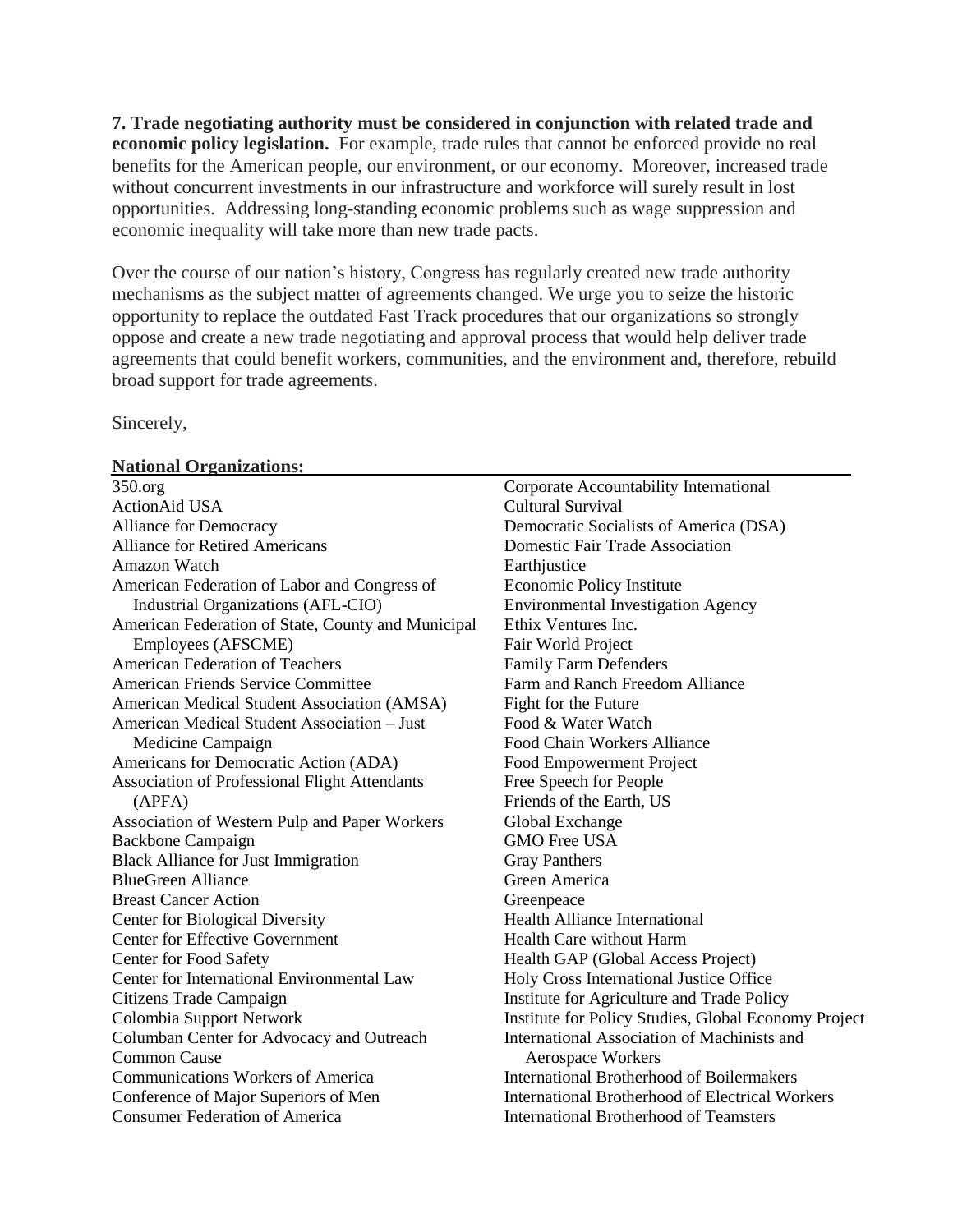International Federation of Professional & Technical Engineers (IFPTE) International Labor Rights Forum International Union of Bricklayers and Allied Craftworkers International Union, United Automobile, Aerospace & Agricultural Implement Workers of America (UAW) IUE-CWA, Industrial Division of the Communications Workers of America Jobs With Justice Just Foreign Policy Justice Party Labor Network for Sustainability League of Conservation Voters Maquiladora Health & Safety Support Network Medical Mission Sisters Alliance for Justice Moana Nui Move To Amend MoveOn.Org **NAACP** National Black Rank and File Exchange National Family Farm Coalition National Hmong American Farmers, Inc National Latino Farmers & Ranchers Trade Association National Nurses Organizing Committee / National Nurses United Natural Resources Defense Council NETWORK, A National Catholic Social Justice Lobby New Rules for Global Finance Nicaragua Center for Community Action Oil Change International OpenMedia International People for the American Way

Physicians for a National Health Program Physicians for Social Responsibility Popular Resistance Presbyterian Church USA Progressive Democrats of America Public Citizen Quaker Earthcare Witness RootsAction.org School of the Americas Watch Service Employees International Union (SEIU) Sierra Club Sisters of Mercy of the Americas - Institute Justice Team Society of Professional Engineering Employees in Aerospace (SPEEA) Sr. of Charity of Nazareth Western Province Leadership SumOfUs.org Task Force on the Americas The Episcopal Network for Economic Justice The Rachel Carson Council, Inc. Unitarian Universalist Global AIDS Coalition UNITE HERE United Brotherhood of Carpenters United Church of Christ Justice and Witness **Ministries** United Electrical, Radio and Machine Workers of America (UE) United Mineworkers of America United Steelworkers United Students Against Sweatshops United Students for Fair Trade Universities Allied for Essential Medicines WarIsACrime.org Western Organization of Resource Councils (WORC) Women's Voices for the Earth Worldview

## **Local, State, and Regional Organizations:**

| Africa Connections, First Unitarian Church of |
|-----------------------------------------------|
| Portland, Oregon                              |
| AFSCME 2748 Chapter 10                        |
| <b>AFSCME</b> Council 5                       |
| AFSCME Council 65                             |
| <b>AFSCME</b> Local 1542                      |
| <b>AFSCME</b> Local 1624                      |
| <b>AFSCME</b> Local 3214                      |
| AFSCME Local 3214                             |
| <b>AFSCME</b> Local 34                        |
| <b>AFSCME</b> Local 3800                      |
| <b>AFSCME</b> Local 4001                      |
|                                               |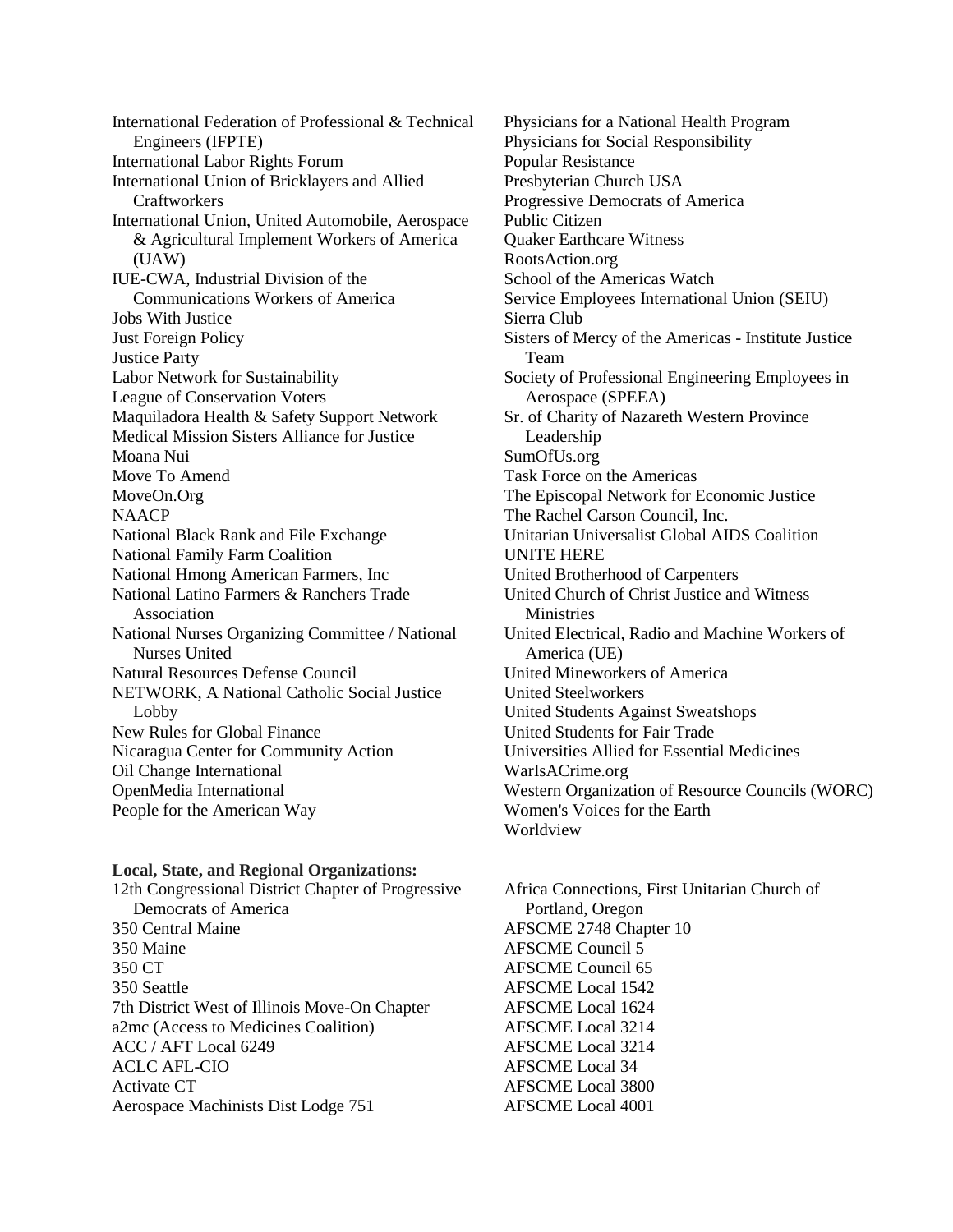AFSCME Local 668  $AFT - Oregon$ Alliance for Democracy - Oregon Amalgamated Transit Union Local 1005 American Association of Retirees, a California nonprofit corporation American Federation of Government Employees, Local 3937 American Indian Mothers Inc. American Postal Workers Union, Minneapolis Area Local American Postal Workers Union, St. Paul Area Local Americans for Democratic Action Hawaii Americans for Democratic Action Iowa Americans for Democratic Action of Southeastern Penna. Chapter Americans for Democratic Action Southern California Americans for Democratic Action, Northeast Ohio ATU Local 1091 Austin Central Labor Council Austin Tan Cerca de la Frontera Awake Miami BCTGM Local 167G BCTGM Local 267G BCTGM Local 369G Berks Gas Truth BLET-MNSLB BlueGreen Alliance, Minnesota Bronx River Bicycle Works Brooklyn For Peace Brotherhood of Locomotive Engineers and Trainmen Brotherhood of Locomotive Engineers and Trainmen Washington State Legislative Board Brotherhood of Locomotive Engineers and Trainmen Massachusetts State Legislative Board California Farmers Union Carpenters Local Union 1209 Carpenters Local Union 223 Carpenters Local Union 318 Carpenters Local Union 318 Carpenters Local Union 322 Carpenters Local Union 345 Carpenters Local Union 361 Carpenters Local Union 50 Carpenters Local Union 74 Cascade AIDS Project Catskill Citizens for Safe Energy Cement Masons and Plasters Local 633 Center for Family Farm Development, Inc. Central Co-op Centro de Trabajadores Unidos en la Lucha (CTUL)

CFTC ‒ CT Fair Trade Coalition Chester County Council AFL-CIO Chicago Democratic Socialists of America Chicago Fair Trade Chicago Religious Leadership Network on Latin America Church Council of Greater Seattle Citizens' Environmental Coalition Cleveland Jobs with Justice Climate Action Business Association Cloutman & Cloutman, LLP Coastal Bend Labor Council, AFL-CIO Colorado State Legisaltive Board BLE & T Columbia Pacific Alliance for Social Justice Communications Workers of America District 7 Communications Workers of America State Council Community Action for Justice in the Americas, Africa and Asia (CAJA-3) Community Alliance for Global Justice Community Alliance of Lane County Community to Community Development Concerned Families of Westchester Congregation of Sisters of St. Agnes Connecticut Justice Party Connecticut State Council of Machinists Construction & General Laborers Local 154 Corpus Christi American Federation of Teachers CWA District 2-13 CWA District 6 CWA Local 1111 CWA Local 6132 CWA Local 6215 CWA Local 6222 CWA Local 7777 CWA Local 7901 Dakota Resource Council (ND) Dakota Rural Action (SD) Dallas AFL-CIO Dallas Building Trades Council, AFL-CIO Delaware Riverkeeper Network Democracy in Action Chicago Denver Justice & Peace Committee Divas Fair Trade DownRiver Alliance DSA Austin East Central Area Labor Council Eastern Michigan Federation of Teachers Eco-Logic, WBAI-FM Economic Justice Action Group of First Unitarian Church Ecumenical Peace Institute/CALC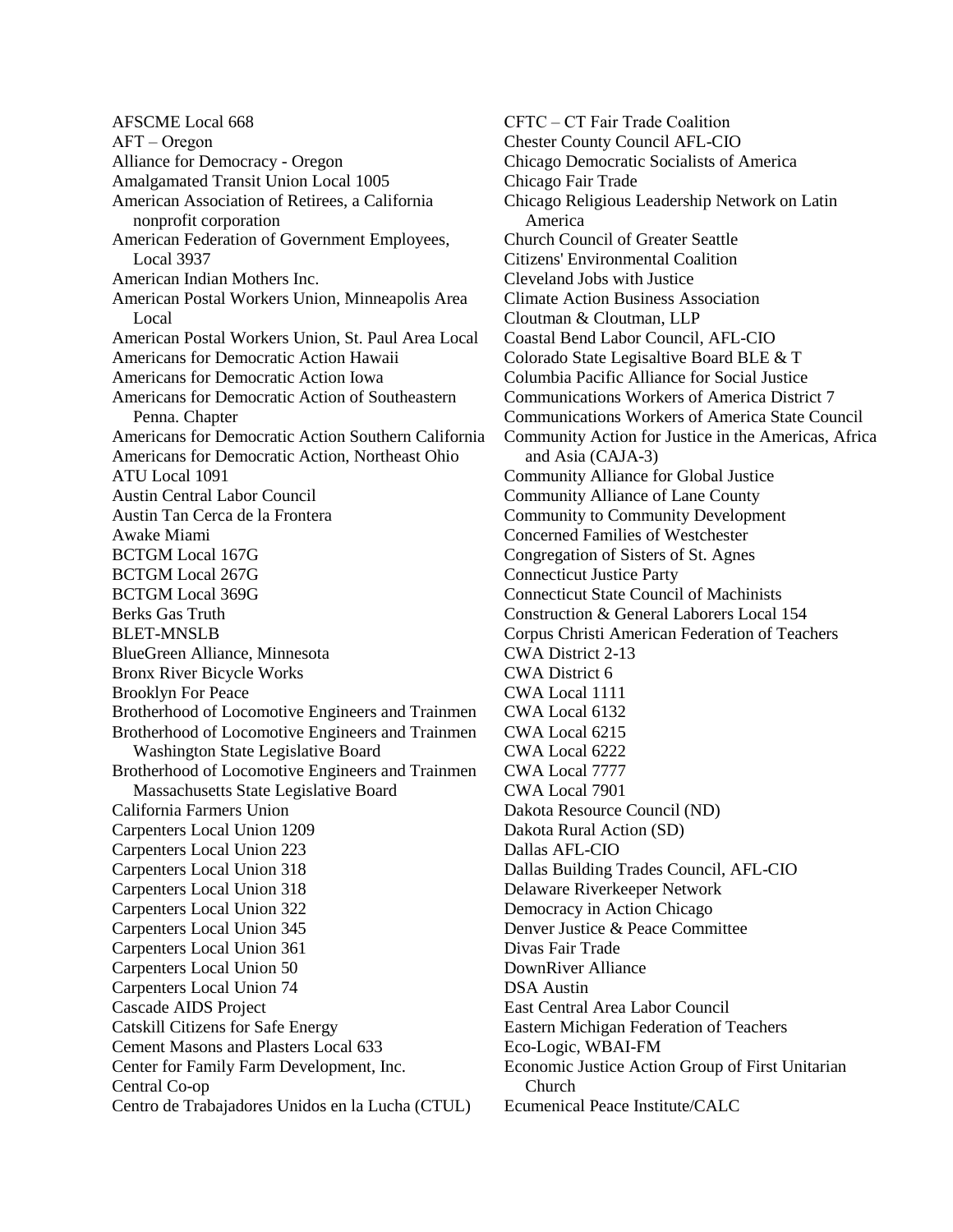El Paso Building & Construction Trades Council Elevator Constructors Local 21 Elevator Constructors Local 9 Empire State Consumer Project Esperanza Peace & Justice Center Fairmont, MN Peace Group Faith Action Network Farms Not Arms Farmworker Association of Florida Fernandez Ranch Florida AFL-CIO Florida Alliance for Retired Americans Food for Maine's Future Fort Worth MoveOn Council Fort Worth Professional Firefighters Foundation for Integrative AIDS Research (FIAR) Fox Valley Citizens for Peace & Justice Frack Free Illinois GCC / IBT Local 4535M General Teamsters Local 326 GMO Free Florida Grand Rapids CAT Team Grassroots Coalition Greater Danbury MoveOn.Org Council Green Ministry Team First Presbyterian Church Bend, OR. Harris County AFL-CIO Council HartBeat Ensemble Holy Trinity Lutheran Church Houston Federation of Teachers Houston Gulf Coast Building and Construction Trades Council IAMAW Airline Local 1833 IAMAW Capitol City and Minneapolis Metal Workers Lodge 459 IAMAW District 165 IAMAW Local Lodge 1037 IAMAW Local Lodge 112 IAMAW Local Lodge 126 IAMAW Local Lodge 1956 IAMAW Local Lodge 2198 IAMAW Local Lodge 623 IAMAW Local Lodge 737 IAMAW Local Lodge 1005 IAMAW Minnesota State Council IBEW 3rd District IBEW Local 1253 IBEW Local 160 IBEW Local 242 IBEW Local 278 IBEW Local 294

IBEW Local 31 IBEW Local 46 IBEW Local 520 IBEW Local 66 IBEW Local 716 IBT - Brotherhood of Locomotive Engineers and Trainmen - Texas State Legislative Board Illinois Stewardship Alliance Independent Cattlemen of Wyoming Insulators LU 22 International Union of Painters and Allied Trades Local 1175 International Union of Operating Engineers Local 286 Iron Workers Local Union # 482 Ironworkers Local 263 Iroquois Valley Farms, LLC IUE-CWA Local 1140 JOBS NOW Coalition Jobs with Justice of South Sound Joint Council of Teamsters No.37 Jubilee Oregon Kitsap Central Labor Council **KKI** Label GMOs.org Laborers District Council of MN & ND Land Stewardship Project LCLAA Gulf Coast Chapter League of Rural Voters Lehigh Valley Gas Truth Lehigh Valley Group, Sierra Club Lone Star Chapter, Sierra Club Lubbock Central Labor Council Maine Fair Trade Campaign Maine Organic Farmers and Gardeners Association Maine People's Alliance MaineXChange MAPE Marin Interfaith Task Force on the Americas Marion Polk Move to Amend Maryland United for Peace and Justice Mata Traders Mid-South Carpenters Regional Council Millwrights Local 548 Milwaukee Fair Trade Coalition Minneapolis Regional Labor Federation Minnesota AFL-CIO Minnesota Building and Construction Trades Minnesota Farmers Union Minnesota Industrial Union Council Minnesota Nurses Association Minnesota Public Interest Research Group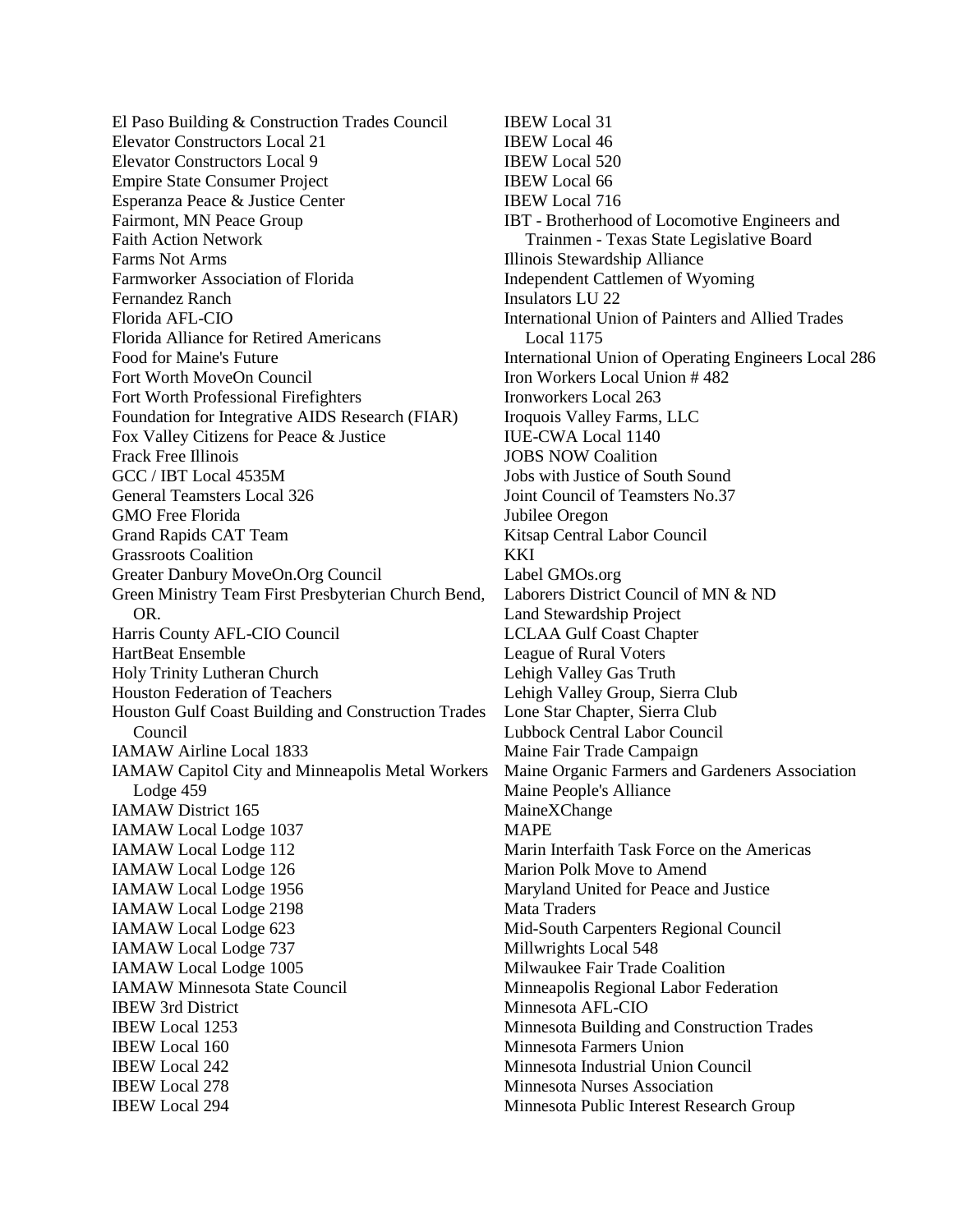Minnesota State Council of Machinists IAM&AW Minnesota Teamsters Joint Council 32 Missouri ProVote Missouri Rural Crisis Center Montanans Against the TPP MoveOn Desert Council MoveOn Los Angeles Council MoveOn Metro Denver Council MoveOn.org/PDX Nat'l Assn of Letter Carriers, Branch 9 NC State AFL-CIO NEOGAP (Network for Oil and Gas Accountability and Protection) NH Right To Know GMO North American Intertribal Missions North Central States Regional Council of Carpenters North East Area Labor Council North Texas Jobs with Justice Northeastern Illinois Chapter, Americans for Democratic Action Northern Illinois Jobs with Justice Northern Plains Resource Council (MT) NW Oregon Labor Council, AFL-CIO NY4WHALES NYC Friends of Clearwater Occupy Bellingham Occupy Coachella Valley Occupy Fort Stockton Occupy Naperville Ocean Spirit Massage Ohio Fair Trade Campaign Olympic Climate Action OPEIU Local 12 Oregon AFL-CIO Oregon AFSCME Council 75 Oregon Fair Trade Campaign Oregon Machinist Council Oregon Progressive Party Oregon Rural Action Oregon Steelworkers Organization of Staff Analysts PA Conference of Teamsters PA Fair Trade Coalition PDA Desert Chapter Peace Action Bay Ridge Interfaith Peace Action, Maine Chapter Peace House PeaceWorks of Greater Brunswick, Maine People For Positive Action of Plattsburgh, NY Pennsylvania Council of Churches Pierce County Central Labor Council

Pipefitters Local Union 211 Pittsburgh LCLAA Plumbers & Pipefitters Local 142 Plumbers Local 68 Portland Central America Solidarity Committee Portland Healthcare Action Group Portland Jobs with Justice Powder River Basin Resource Council Presbytery of the Twin Cities Progressive Democrats of America – Illinois Progressive Democrats of America-Tucson Chapter Protect Biodiversity in Public Forests Puget Sound Advocates for Retirement Action Regla de Oro RLM Arts San Antonio AFL-CIO San Antonio Labor Council for Latin American Advancement San Diego Maquiladora Workers Solidarity Network (SDMWSN) Sane Energy Project Seattle CISPES Seattle Education Association SEIU / NCFO Chapter 1016 Local 32BJ SEIU 503, OPEU SEIU Local 63 SEIU MN State Council Sheet Metal Workers Local 10 Sheet Metal Workers' Local Union #54 Sierra Club ‒ Connecticut Chapter Sierra Club ‒ Oregon Chapter Sierra Club Lehigh Valley (PA) Sierra Club North Star Chapter Sierra Club, Maine Chapter Sisters of Charity of the Incarnate Word of San Antonio, TX SMART Local 565 South Florida LCLAA South Florida Voices for Working Families South Sound Clean Clothes Campaign South Suburban Council MoveOn.org Southeast Minnesota Area Labor Council Southeast MN Alliance of Peacemakers Southern Oregon Climate Action Now Southwest Ohio Green PAC St. Louis Inter-Faith Committee on Latin America St. Paul Regional Labor Federation Steelworkers Local 9528 CTAPE Sustainable Business Network of Massachusetts Take Back America for the People Tarrant County CLC, AFL-CIO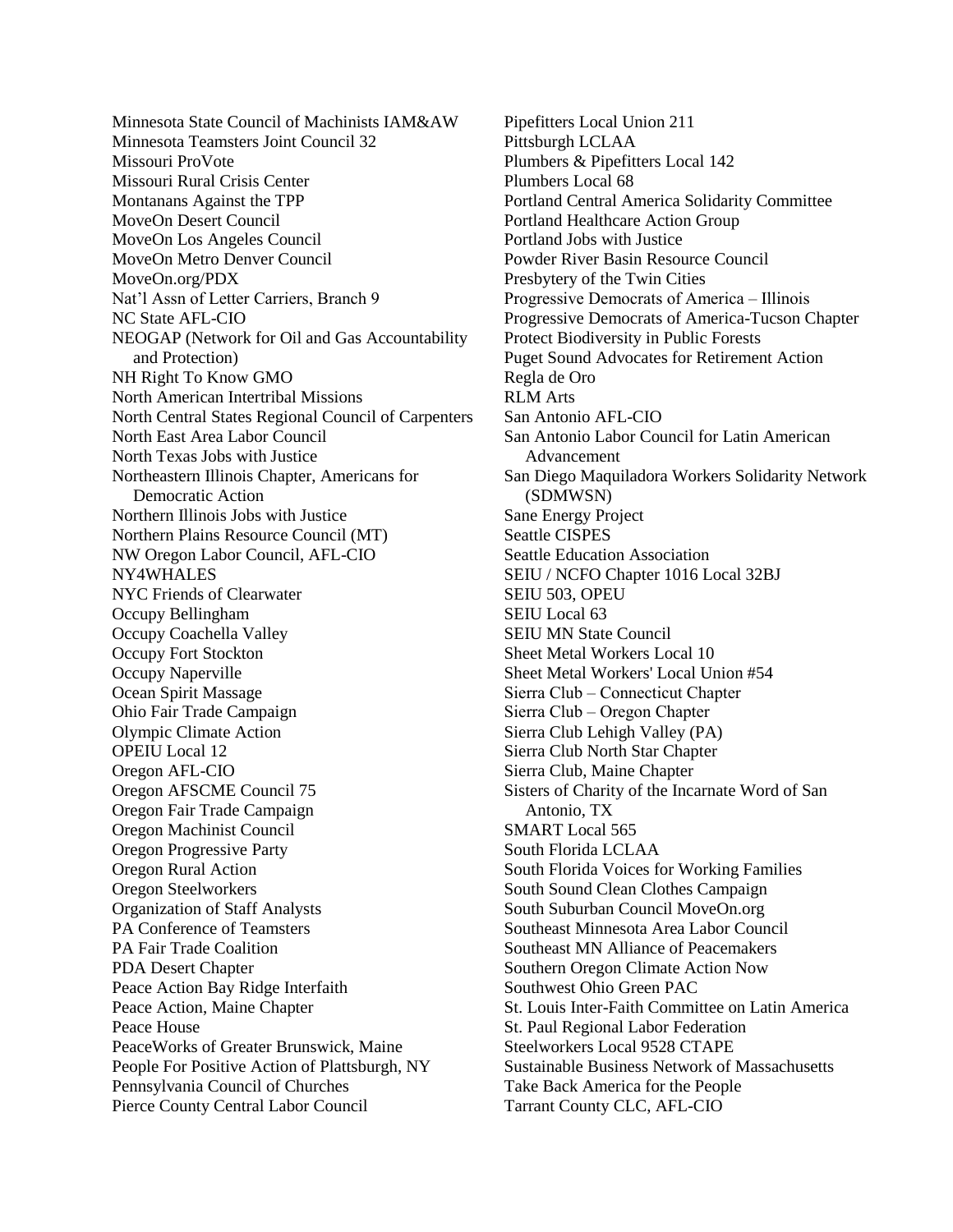Teamsters Joint Council 10 Teamsters Joint Council 13 Teamsters Joint Council 16 Teamsters Joint Council 25 Teamsters Joint Council 28 Teamsters Joint Council 3 Teamsters Joint Council 37 Teamsters Joint Council 39 Teamsters Joint Council 42 Teamsters Joint Council 55 Teamsters Joint Council 56 Teamsters Joint Council 58 Teamsters Joint Council 7 Teamsters Joint Council 73 Teamsters Joint Council 80 Teamsters Joint Council 80 Teamsters Local 100 Teamsters Local 102 Teamsters Local 102 Teamsters Local 117 Teamsters Local 118 Teamsters Local 1199 Teamsters Local 150 Teamsters Local 170 Teamsters Local 179 Teamsters Local 190 Teamsters Local 2011 Teamsters Local 245 Teamsters Local 26 Teamsters Local 29 Teamsters Local 294 Teamsters Local 317 Teamsters Local 317 Teamsters Local 324 Teamsters Local 325 Teamsters Local 325 Teamsters Local 344 Teamsters Local 38 Teamsters Local 414 Teamsters Local 455 Teamsters Local 480 Teamsters Local 495 Teamsters Local 522 Teamsters Local 572 Teamsters Local 577 Teamsters Local 585 Teamsters Local 618 Teamsters Local 623 Teamsters Local 631 Teamsters Local 637 Teamsters Local 653

Teamsters Local 657 Teamsters Local 662 Teamsters Local 673 Teamsters Local 697 Teamsters Local 703 Teamsters Local 716 Teamsters Local 745 Teamsters Local 752 Teamsters Local 769 Teamsters Local 777 Teamsters Local 79 Teamsters Local 830 Teamsters Local 838 Teamsters Local 890 Teamsters Local 988 Teamsters Local 988 Teamsters Local 997 Teamsters Local 997 Texas AFL CIO Texas Alliance for Retired Americans Texas American Federation of Teachers Texas Fair Trade Coalition Texas NAACP Texas State Association of Electrical Workers Texas State Building Trades Council Texas State Council of Machinists Texas Young Active Labor Leaders The Interfaith Alliance of Rochester Traditions Fair Trade Truck Drivers Local 449 UE Western Region UFCW 555 UFCW Local 21 Union House UNITE HERE Minnesota United Association Local 529 United Auto Workers Local 2125 United Auto Workers Local 879 United Auto Workers Local 958 United Auto Workers Minnesota State CAP Council United Food and Commercial Workers Local 1189 United Transportation Union, MN Legislative Council University of MN Labor Education Service USW District 10 USW District 11 USW District 13 USW Local 1016 USW Local 11-75 USW Local 1188 USW Local 1219 USW Local 12698